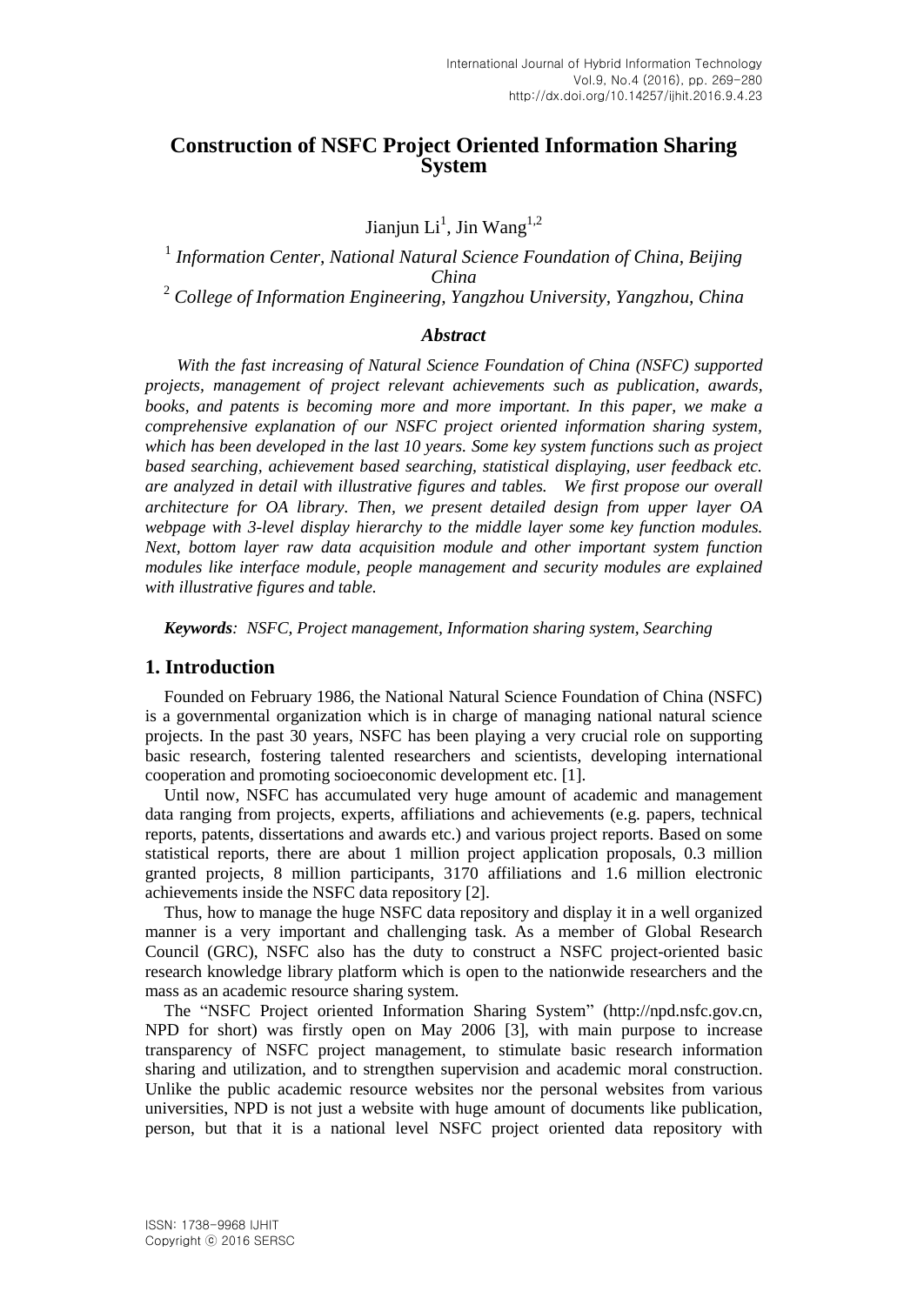underlying support data mining, indexing and searching, distributed file storage and cloud computing etc.

The benefits of NPD construction are obvious. To the NSFC project managers, they can supervise the progress of undergoing projects with very convenient tools from NPD system. To nationwide researchers and scientists, they can share research findings from their recent publications and projects. In this way, they can also strengthen the value of their work and increase their academic popularity. To the mass, it provides a convenient way to them so that they can know the state-of-the-art scientific results in basic research area. Besides, academic misconduct like plagiarism can be easily found, which will finally lead to a much better and benign research environment.

The rest of this paper is organized as follows. Some related work is first presented in Section 2. The primary project based searching system function is given in Section 3, followed by the achievement based searching function in Section 4. Section 5 provides additional system functions of statistical displaying and user feedback functions. Section 6 concludes this paper.

## **2. Related Work**

Table 1 lists some similar websites to our NSFC project oriented information sharing system. We mainly studied the first two websites (namely NSF and EC), since their functions and orientation are close to our NSFC. We found that most of the contents therein are text-based material, including downloadable PDF files, pictures and few video documents.

| <b>Website links</b>       |     | <b>Brief description</b>                                                  |
|----------------------------|-----|---------------------------------------------------------------------------|
| www.research.gov           | [4] | The National Science Foundation (NSF) official website.                   |
| www.ec.europa.eu/research  | [5] | The European Commission (EC) research and innovation<br>official website. |
| www.research.google.com    | [6] | Google's research and academic website.                                   |
| www.research.microsoft.com | [7] | Microsoft's research and academic website.                                |
| www.research.jbm.com       | [8] | IBM's research and academic website.                                      |

**Table 1. Some Similar Websites**

We made a classification of the above relevant websites from their function, contents and ways of displaying as follows.

#### **A. Function Classification**

Searching is the first and basic function for such websites. As the data is becoming more and more huge, searching module or engine is necessary and of vital importance. How to find the results for users in a fast, accurate and convenient manner is a crucial problem. The searching function can be further divided into fast searching and advanced searching. Advanced searching can help user find some specific items with constraints of year, journal name and keyword of title etc, while fast searching can help to find a range of similar items like paper title or journal etc. Users can further narrow down their specific items by using second time searching, namely searching from the first time results. All these functions can be simply implemented by clicking some tool boxes from the above website systems.

Resource classification and displaying is the second function for such systems. Based on different classification criteria, information resource can be divided into various kinds such as from different research area, geographical location, affiliation, project type etc.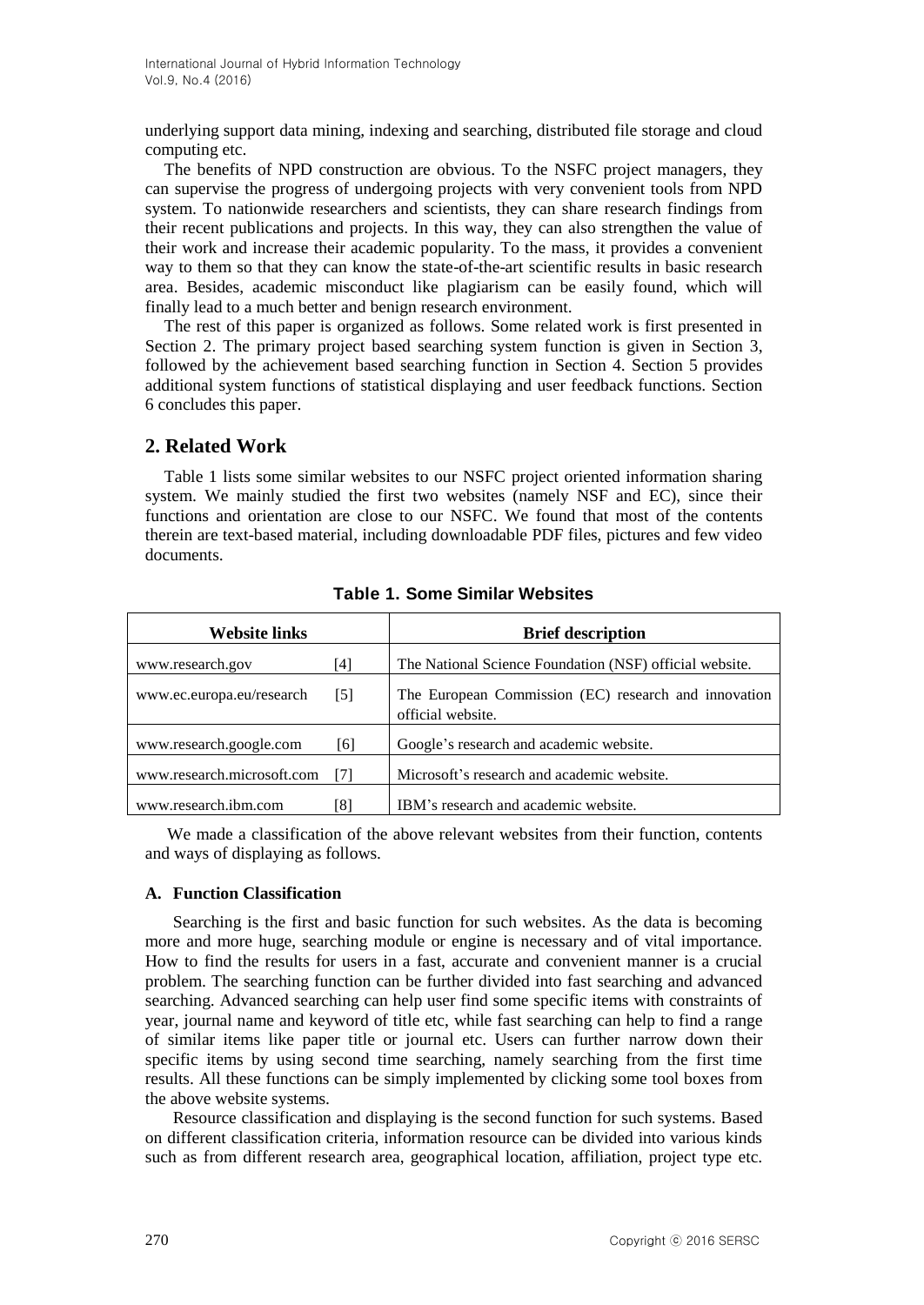From multiple dimensional searching aspect, different searching classification can be presented on the same webpage so that users can click and shift conveniently. The key point behind this technique is how to find and then build internal interconnection between such resources, and meet users' various kinds of requirements precisely and conveniently.

The third function is statistical function, where some relevant statistics will be shown in column chart or pie chart. Statistics mainly include finished project number in different research area, finished project number for different kinds of projects, different kinds of academic achievements etc. We will illustrate the statistics in the following section.

#### **B. Content Classification**

There are various kinds of website contents ranging from achievement, people, project, hot research topics, and geographical information etc. Table 2 shows relevant research contents with brief description. Due to space limit, we will not go into details.

| <b>Research contents</b> | <b>Brief description</b>                                                                                                   |
|--------------------------|----------------------------------------------------------------------------------------------------------------------------|
| Achievement              | Publication, awards, patents, thesis and books etc.                                                                        |
| People                   | Role as PI or participant, relevant project number, project<br>member, affiliation etc.                                    |
| Project                  | Granted project number, research area, funding, project type,<br>duration etc.                                             |
| Geographical information | Statistical number of projects, achievements etc. in different<br>geographical area.                                       |
| Hot research area        | Some frequently used keyword in different research areas,<br>which will be shown with different color and size.            |
| Progress report          | Annual report, mid-term report and final report etc., where<br>academic achievements will be reported and uploaded.        |
| Academic activities      | Various academic conferences, seminars or meetings will be<br>announced. Some journal special issue (SI) will be provided. |

**Table 2. Some Representative Research Contents Description**

#### **C. Displaying Classification**

Usually, there are four kinds of ways to display relevant contents on our NPD website. The most commonly used one consists of various texts and pictures and some audio/video contents, which is very simple and easy to understand. The second way of displaying is tables or information lists which can usually be downloaded with csv, excel or xml formats. The third way is displaying as resource digest, which may include basic information like title, abstract, author, year, funding, duration etc. Sometimes, necessary pictures are also provides like journal cover, copy of awards etc.

The fourth way is geographical displaying. As is shown in Fig.1, IBM has its worldwide 12 research labs distributed on 6 continents. We can see detailed information by clicking on these icons.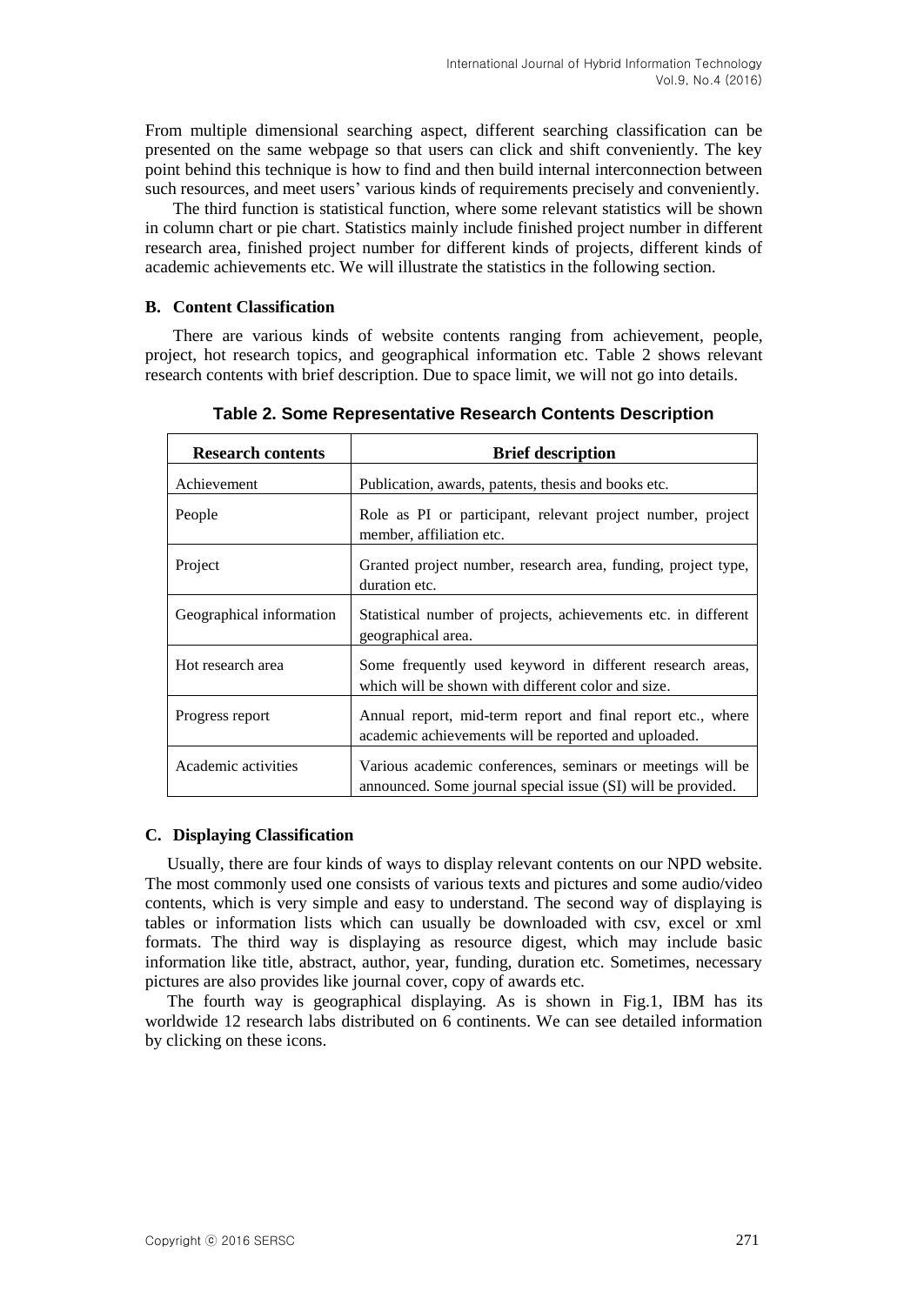

**Figure 1. Illustration of Geographical Display of IBM 12 Labs**

#### **D. Our Uniqueness**

Comparing with most of the similar websites in Table 1, the uniqueness of our NSFC project oriented information sharing system mainly include the following three aspects. First, we provide the searching function based on different research area, and the second time further searching function from searched results is also provided. The 8 natural science research areas are mathematics and physics, chemistry, life science, earth science, engineering and material science, information science, management science and medicine, which we will explain more next.

The second uniqueness is that the final research report is provided in the system, which mainly includes project achievement like publication, patents, awards etc. The novel ideas as well as their unique contributions are explained in detailed therein, together with the usage of project funding.

Finally, our system provides the searching function based on 14 different project types ranging from general program, key program, major program, to special fund for research on national major research instruments. The merit of this is that different researchers can target on their project focus and find the latest hot research topics from the recently awarded projects. Interested readers can refer to [9] for more information.

### **3. Project based Searching Function**

Fig. 2 shows the homepage of our NSFC project oriented information sharing system. As can be seen from the top boxes, searching function mainly include project searching and achievement searching. Besides, some statistics analysis is also provided. From this section, both these functions will be explained.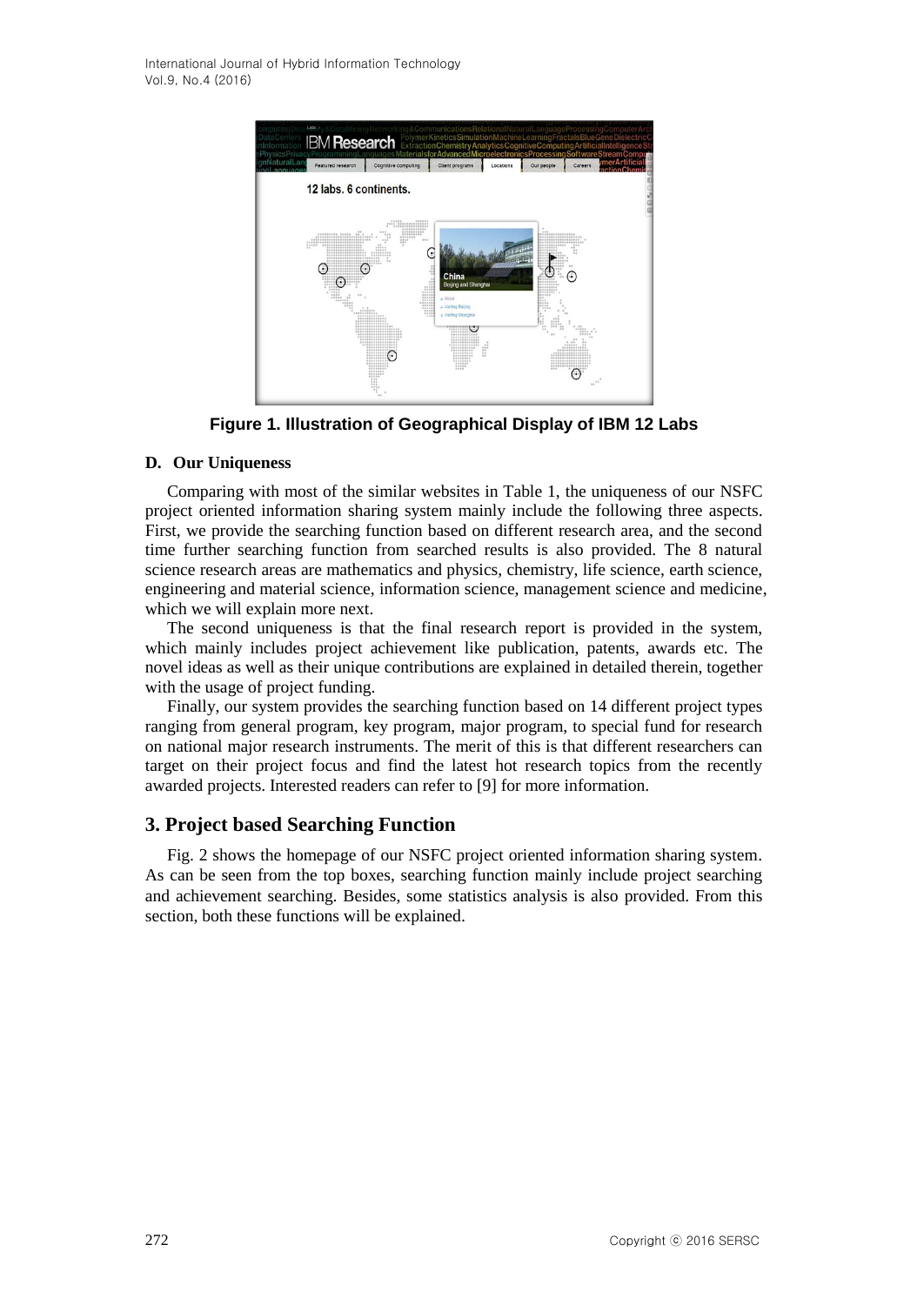

**Figure 2. NSFC Project Oriented Information Sharing System Homepage**

It is worth noting that there are about 116608 finished projects and 1669928 achievements until now. For the project searching, it can be further divided into granted project searching and finished project searching. The granted projects include both recent undergoing projects and finished projects with final project report. Project searching can also be classified into research area based searching, and project type based searching.

#### **3.1 Finished Project Searching**

To some degree, finished project is more popular than granted project searching. This is because more detailed information like final project report and complete achievements will be provided therein.

Fig. 3 shows the webpage of finished project searching, where users can search their interested items such as granted project number, project name, PI name, affiliation, and research area etc.

|                       | <b>Sharing System</b> | Project oriented Information    |                                                                           | <b>Granted Project</b><br>Homepage<br>Searching | <b>Finished Project</b><br>Searching | Achievement<br>Searching | <b>Statistics</b><br>Feedback<br><b>Analysis</b><br>to us |
|-----------------------|-----------------------|---------------------------------|---------------------------------------------------------------------------|-------------------------------------------------|--------------------------------------|--------------------------|-----------------------------------------------------------|
|                       |                       |                                 | <b>Granted Num.:</b>                                                      |                                                 |                                      |                          |                                                           |
|                       |                       |                                 | <b>Project Name</b>                                                       |                                                 |                                      |                          |                                                           |
|                       |                       |                                 | PI Name                                                                   |                                                 |                                      |                          |                                                           |
|                       |                       |                                 | <b>Affiliation</b>                                                        |                                                 |                                      |                          |                                                           |
|                       |                       |                                 | <b>Research Area</b>                                                      |                                                 |                                      |                          |                                                           |
|                       |                       |                                 | Project Type:                                                             |                                                 |                                      |                          |                                                           |
|                       |                       |                                 | <b>Granted Year</b>                                                       |                                                 |                                      | m                        |                                                           |
|                       |                       |                                 | <b>Verification Code:</b>                                                 | <b>RVX</b>                                      | <b>Search</b>                        |                          |                                                           |
|                       |                       |                                 |                                                                           |                                                 |                                      |                          |                                                           |
| <b>Granted Year</b>   |                       |                                 |                                                                           | <b>Research Area</b>                            |                                      |                          |                                                           |
| $*2009$               |                       | 42015                           |                                                                           | mathematics & physics<br>521                    | chemistry science                    | life science             | earth science                                             |
| 2007<br>2008<br>2009  |                       | 2013<br>2014<br>2015            |                                                                           | engineering & material                          | information science                  | management science<br>自  | medicine science                                          |
| <b>Project Type</b>   |                       |                                 |                                                                           |                                                 |                                      |                          |                                                           |
| General Program       |                       |                                 | Key Program                                                               |                                                 | Major Program                        |                          | Major Research Plan                                       |
| Young Scientists Fund |                       | Fund for Less Developed Regions | Science Fund for Creative Research Groups Excellent Young Scientists Fund |                                                 |                                      |                          |                                                           |
|                       |                       |                                 |                                                                           |                                                 |                                      |                          |                                                           |

**Figure 3. Finished Project Searching Webpage** 

Detailed research area covers 8 major natural science areas which are mathematics and physics, chemistry, life science, earth science, engineering and material science,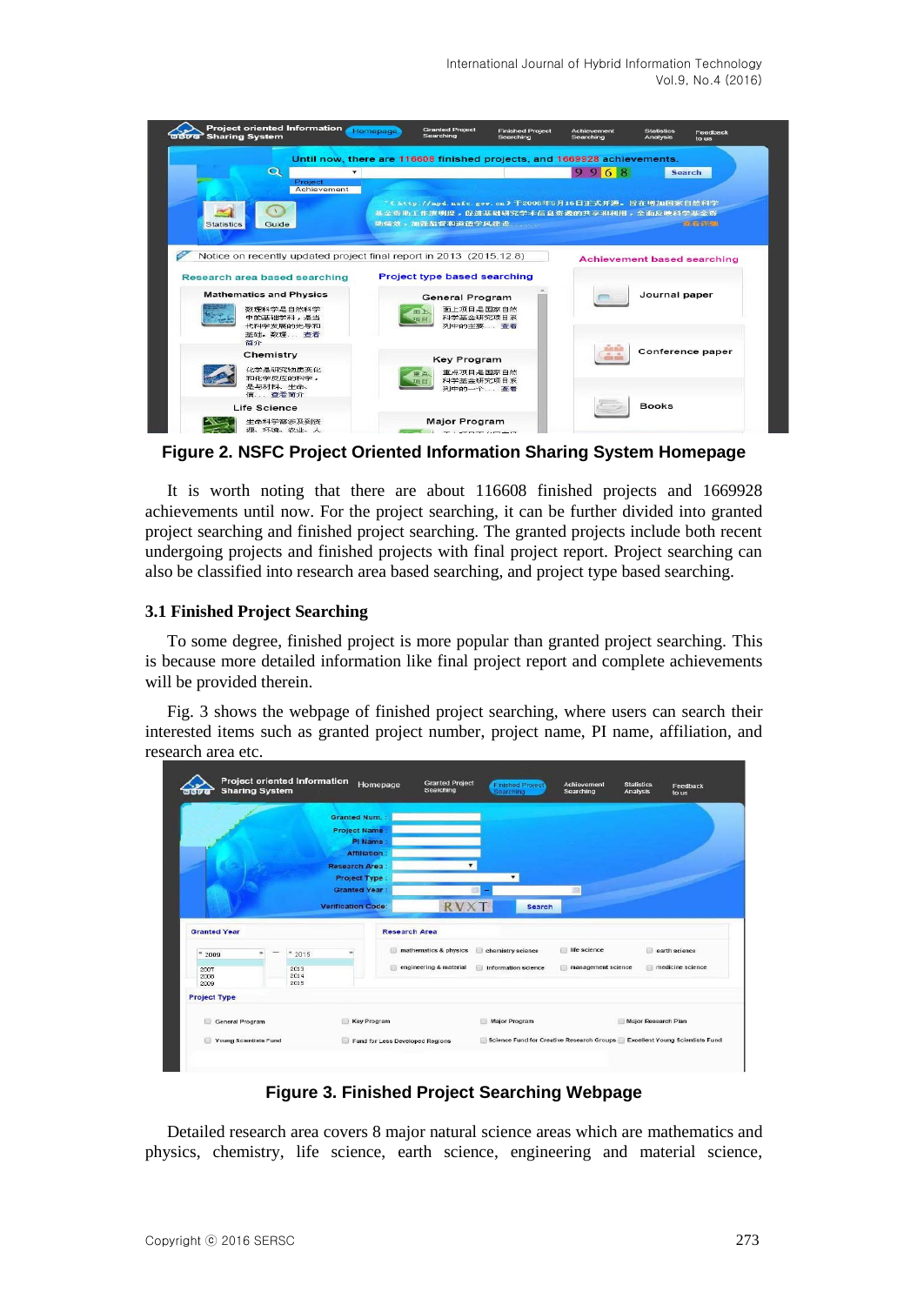information science, management science and medicine. There are all together 14 project types in the year 2015, and interested readers can refer to [9] for more details.

If we continue selecting "information science" research area with project type "General Program", the following Fig. 4 will appear with search results accordingly. We found that there are 6390 finished projects which meet the search conditions. If we further narrow down the year, affiliation or PI name, more specific and accurate projects will be found. It is very fast and convenient since users only need to click the choosing box.

Taking the first project as an example, Table 3 shows the meaning of each line for the first project. For the blue color part, users can further click and get more detailed information. If users click project title, more comprehensive details of the project such as abstract, keyword, final report, as well as final achievements will be shown. If users click PI's name, authors with same name as project principle investigator will appear. And detailed information about publication, award, and books will be shown once the blue items are clicked.



**Figure 4. Finished Project Searching Result Demonstration**

| <b>Research contents</b> | <b>Explanation</b>                               |  |  |  |
|--------------------------|--------------------------------------------------|--|--|--|
| <b>Granted Number</b>    | 69876029                                         |  |  |  |
| Project Type             | General program                                  |  |  |  |
| Affiliation              | Xidian University, China                         |  |  |  |
| PI Name                  | Zhang Hongxin                                    |  |  |  |
| Fund                     | 127,000 Yuan (RMB)                               |  |  |  |
| Achievement              | Journal (1), Conference (0), Book (0), Award (0) |  |  |  |

#### **Table 3. Explanation of First Project as an Example**

It is worth noting that if users click the affiliation like "Xidian University, China", the 374 relevant searching project results will appear, with 10205 academic achievements. These 374 projects can be further searched based on research area or project type, as is shown on the left upper part. The 10205 achievements can be classified as books (162), conference papers (2634), journal papers (7260) and awards (149). Detailed information can be retrieved based on users' own interests.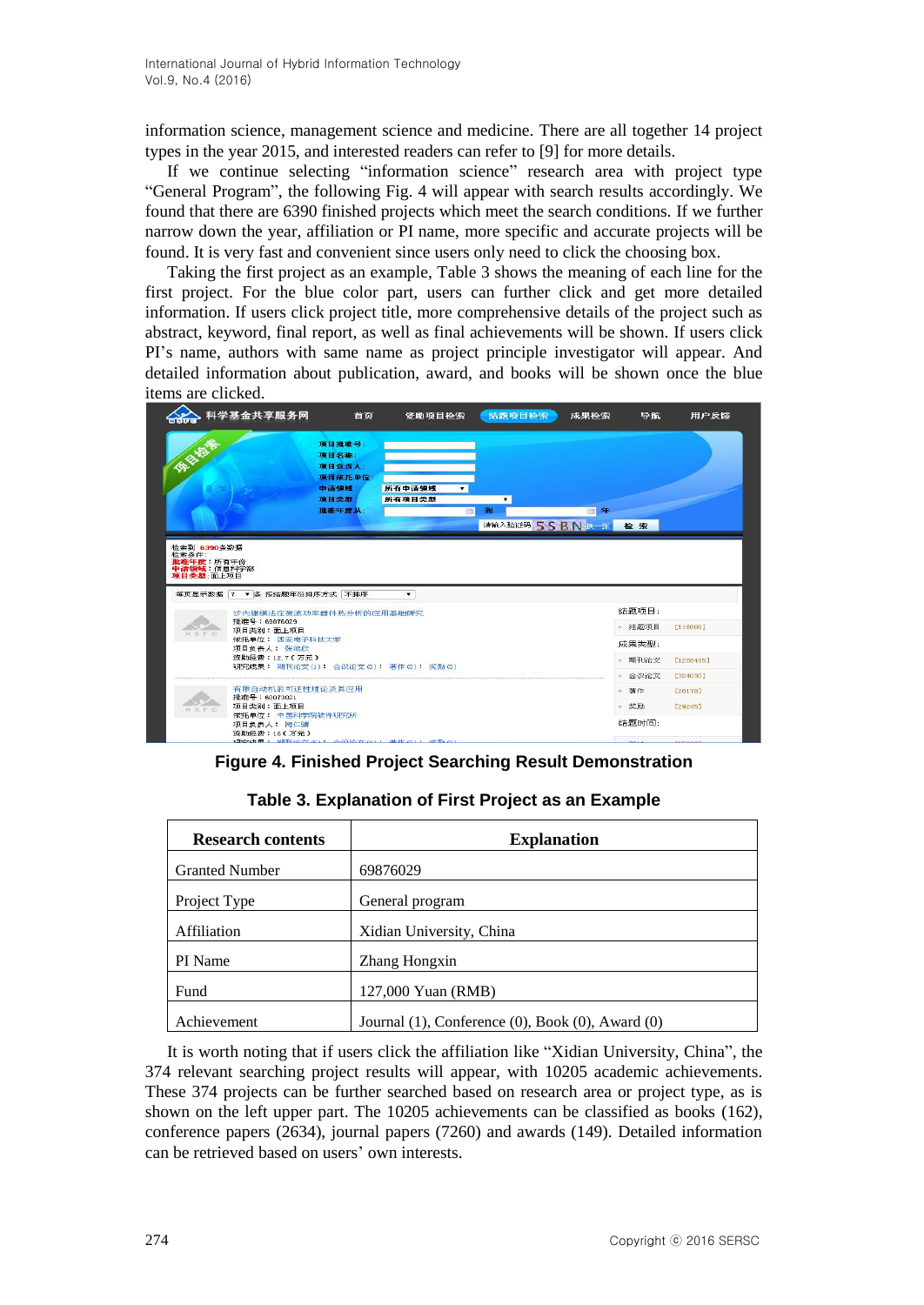| Q 分类检索            |           |            | 西安电子科技大学                                |                     |
|-------------------|-----------|------------|-----------------------------------------|---------------------|
| > 按申请领域查询[374]    |           | 基本信息       |                                         |                     |
| >按项目类型检索[374]     |           |            |                                         |                     |
| ▽ 按成果类型检索 [10205] |           |            | 中文名:西安电子科技大学                            |                     |
| 著作[162]           |           |            | 英文名:Xidian University                   |                     |
| 会议论文[2634]        |           | 域市: 西安     |                                         |                     |
| 期刊论文[7260]        |           | 地址: 太白南路2号 |                                         |                     |
| 奖励[149]           |           | 邮编: 710071 |                                         |                     |
| 结题项目:             |           |            | 网th: www.xidian.edu.cn.                 |                     |
| ▶ 结题项目            | [116608]  |            | 西安电子科技大学相关结题项目 【共有374条记录】               | 西安电子科技大学相关项         |
| 成果类型:             |           |            | 步内建模法在微波功率器件热分析的应用基础研究                  | 目负责人                |
| ▶ 期刊论文            | [1288475] |            | 批准号: 69876029                           |                     |
|                   |           | NSFC       | 项目类别:面上项目                               |                     |
| ▶ 会议论文            | [324030]  |            | 依托单位:西安电子科技大学<br>项目负责人:张鸿欣              |                     |
| ▶ 著作              | [28178]   |            | 资助经费: 12.7(万元)                          | Karen M. von Deneen |
| ▶ 奖励              | [29245]   |            | 成果数量: 期刊: (1) 会议论文: (0) 著作: (0) 奖励: (0) | Olfa Moshabi        |
|                   |           |            |                                         |                     |
| 结题时间:             |           |            | 复杂动态不确定性网络鲁榛自适应同步的稳定性理论与应用研<br>究.       |                     |
| 2011              | [15088]   | NSFC       | 批准号: 70371066                           |                     |
|                   |           |            | 项目类别:面上项目<br>依托单位:西安电子科技大学              | 白宝明                 |
| $\geq 2012$       | [19686]   |            | 16日本主工・木40                              |                     |

**Figure 5. Demonstration of Affiliation based Searching Result**

#### **3.2 Awarded Project Searching**

Awarded project is an extension of finished project searching, where more undergoing projects are added into the searching database. The main difference between them is that there is no detailed information about current ongoing projects such as final project report or academic achievements etc.

The benefit of this searching function is that researchers can get the first-hand information about newly awarded project information, such as project title, PI name and affiliation etc. It can stimulate academic communication and collaboration, so that researchers can know the value of their own work as well as the others' work.

Once the awarded project finishes, there is one index label so that users can click it to see detailed information of this project. Since this searching function is similar to the finished project searching, we will not explain too much here.

#### **3.3 Research Area and Project Type based Searching**

Finally, if users click "Research area based searching" or "Project type based searching" in Fig. 2, the searching results are almost the same as Fig. 3 when users choose corresponding "Research area" or "Project type". The important thing is that internal interconnection should be carefully established and organized.

The advantage of such kind of system design is that users can easily find interested items from multiple places. And they can simply click to choose the items, and then narrow down their targets via second time searching and so on. This is also the designing principle of good website with huge amount of data.

### **4. Achievement based Searching Function**

In parallel with project based searching, achievement based searching is another important searching function where users can easily find their interested achievements such as journal or conference publication, award, and patent etc.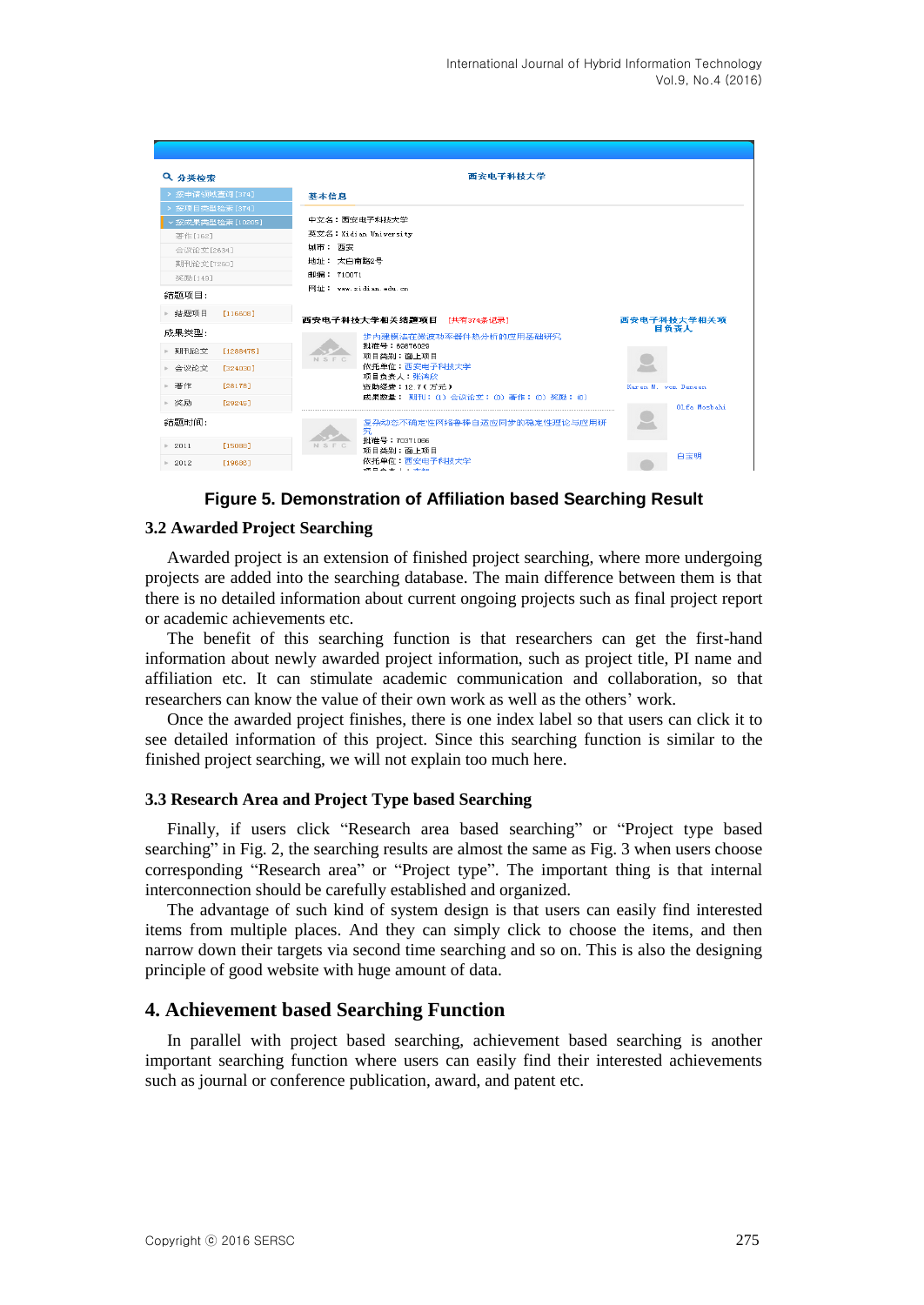|   | Project oriented Information<br><b>Sharing System</b> |                                                            | Homepage                                | <b>Granted Project</b><br>Searching | <b>Finished Project</b><br>Searching | Achievement<br><b>Searching</b>                  |        | <b>Statistics</b><br>Analysis | Feedback<br>to us |
|---|-------------------------------------------------------|------------------------------------------------------------|-----------------------------------------|-------------------------------------|--------------------------------------|--------------------------------------------------|--------|-------------------------------|-------------------|
|   |                                                       | Journal <b>v</b><br>Journal<br>Conference<br>Book<br>Award | Author:<br><b>Publication:</b><br>Page: | 3FRX                                |                                      | Title:<br>Year:<br><b>Affiliation:</b><br>Search |        | /m                            |                   |
| 田 | <b>Achievement type</b><br>Journal                    |                                                            | Conference                              | 3FRX                                | Book                                 | Search                                           | $\Box$ | Award                         |                   |
|   |                                                       |                                                            |                                         |                                     |                                      |                                                  |        |                               |                   |

**Fiure 6. Achievement based Searching Webpage**

Fig.6 gives the webpage of our achievement based searching, where some important searching items include author name, paper title, publication journal/conference name, published data (y/m/), page number and affiliation etc.



**Figure 7. Demonstration of Achievement based Searching Result**

If users input author name like "Jin Wang" as an example, 127 searching results in Fig. 7 will appear. Interested users can further click the paper title to see detailed information. If this achievement is from finished project, bottom line relevant project can be clicked to re-direct users to project information webpage. We can also find that there are 1288475 journal papers, 324030 conference papers, 28178 books and 29245 awards therein.

It is worth noting that interested users can download some of the project oriented achievements by referring to [10, 11].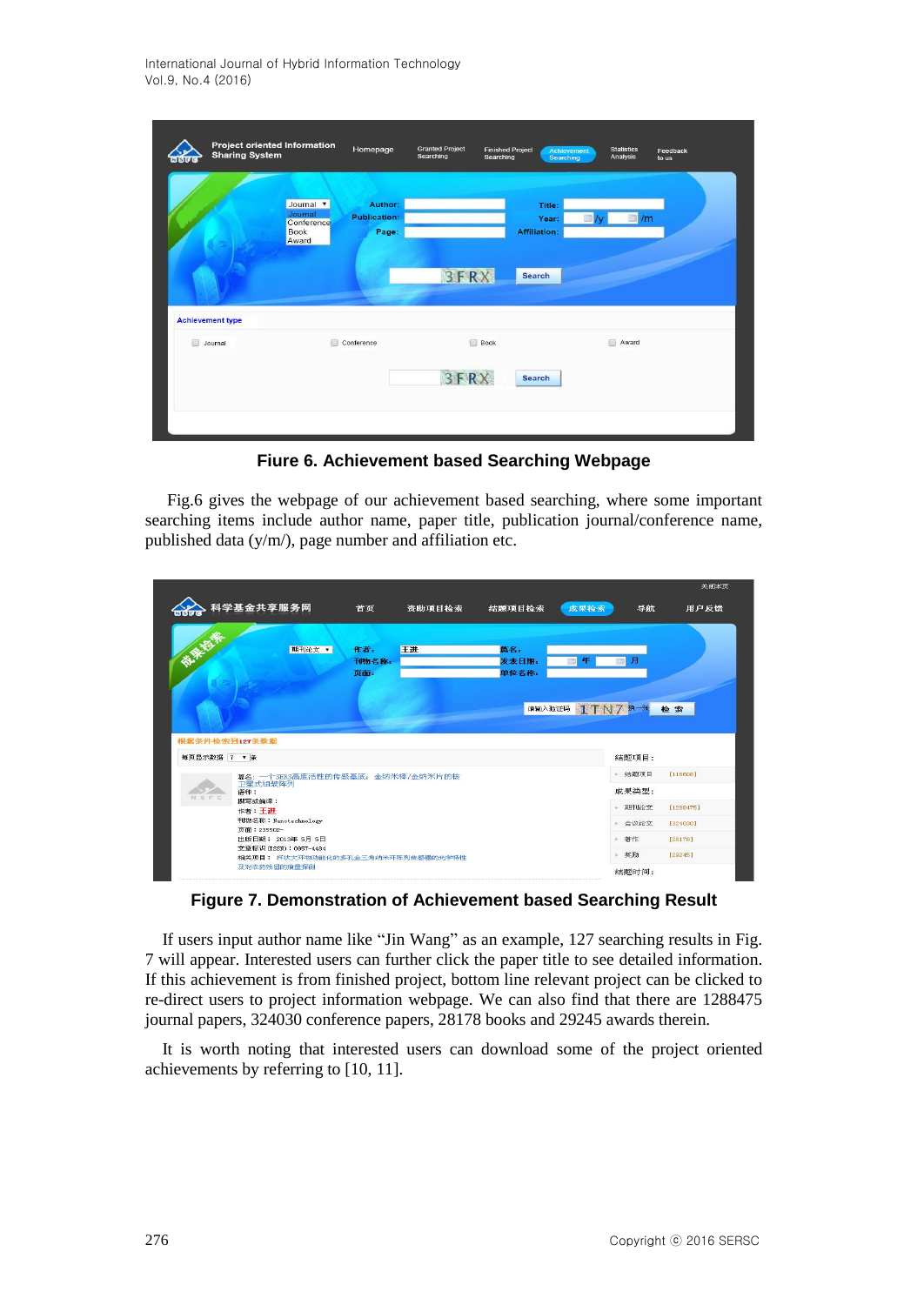## **5. Statistical Display Function**

Even though the statistical data is relatively few, it is very important to make comparison between different metrics, such as research area, project type, achievement type and year etc. Such statistics can be dynamically adjusted based on users' demands.

Fig.8 gives the webpage of statistical display function of system, when users choose year from 2006 to 2013 and click the "year based" statistical item. We can see the awarded project number in different year, which can be dynamically adjusted. Besides, if users click left part items with specific number, detailed information will be displayed accordingly.

Similarly, if users are interested about research area based statistics or project type based statistics, they can find such statistical data very conveniently and then make comparison. Due to space limitation, we will not go into further details.



**Figure 8. Demonstration of Achievement based Searching Result**

Finally, simple user feedback function is also provided so that the engineers can improve system performance. As is shown in Fig. 9, users can easily submit their suggestions, ideas or complaints on the system if they have any question or concern about NSFC system platform, project achievements etc.

| <b>Sharing System</b><br><b>agas</b> | <b>Project oriented Information</b> | Homepage | <b>Granted Project</b><br>Searching | <b>Finished Project</b><br>Searching | Achievement<br>Searching | <b>Statistics</b><br>Analysis | Feedback<br>to us |
|--------------------------------------|-------------------------------------|----------|-------------------------------------|--------------------------------------|--------------------------|-------------------------------|-------------------|
| <b>DEE</b>                           | <b>Your Name</b>                    |          |                                     |                                      |                          |                               |                   |
| <b>Suggestions or opinions</b>       | Your email                          |          |                                     |                                      |                          |                               |                   |
|                                      |                                     |          |                                     |                                      |                          |                               |                   |
|                                      | <b>Submit</b>                       |          |                                     |                                      |                          |                               |                   |
|                                      |                                     |          |                                     |                                      |                          |                               |                   |

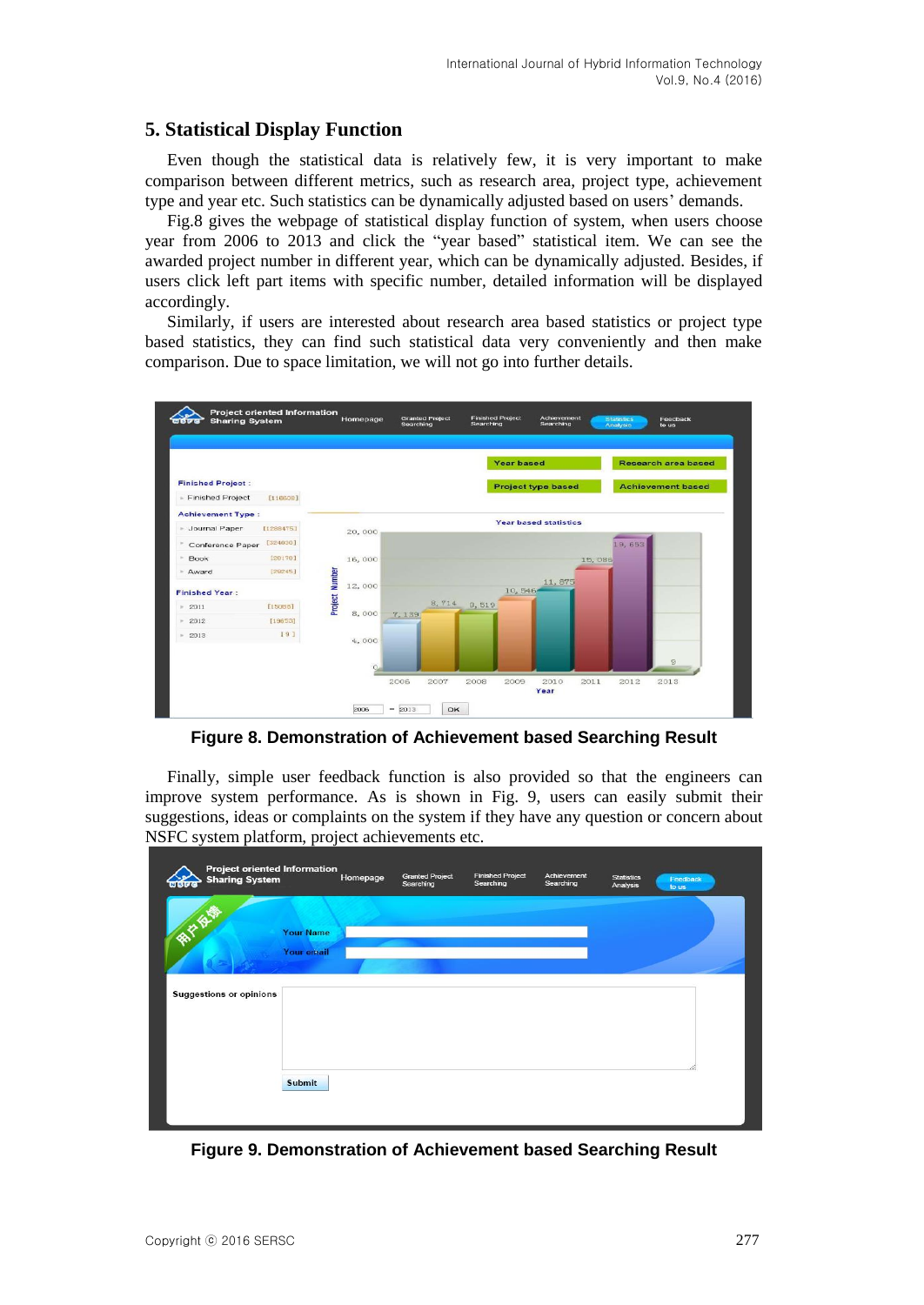# **6. Further Research Topics**

Similar to the geographical displaying function in Fig. 1, our NSFC project oriented information sharing system can provide such function. Fig. 10(a) shows the awarded projects distribution among different areas/provinces in China. We can see that the darker the area is, more projects are awarded. We can further provide the geographical distribution of different types of projects if needed.

Hot word searching function can also be available, as is shown in Fig. 10(b). Some most frequently searched hot words are displayed with different size based on searching frequency. The more times they are searched, the bigger the size will be. It provides readers a very intuitive way to know current hot research areas and key words in their different areas.



**Figure 10. Demonstration of Achievement based Searching Result**

## **7. Conclusions and Future Work**

With the fast increasing of NSFC supported national level projects, project relevant achievements such as journal/conference publication, books, thesis and patents are growing even faster. To well organized and manage such huge amount of projects and achievements, the NSFC project oriented information sharing system is constructed, where there are many challenging research problems. In this paper, the project based searching and achievement based searching as main functions are well explained with illustrative figures, where project based searching can be further divided into finished project, awarded project searching. And the finished project searching can get narrowed down to research area based and project type based searching etc. Besides, the statistical displaying function is also provided.

In the near future, we plan to extend this work in the following ways. First, we plan to add more PI authors' information like their collaborators, and other projects etc. to make them know by more people. Then, more academic achievements can be provided such as their programming source code, rough research ideas to make contribution to the research society. Finally, system performance will be improved step by step with support from cloud computing and advanced big data techniques.